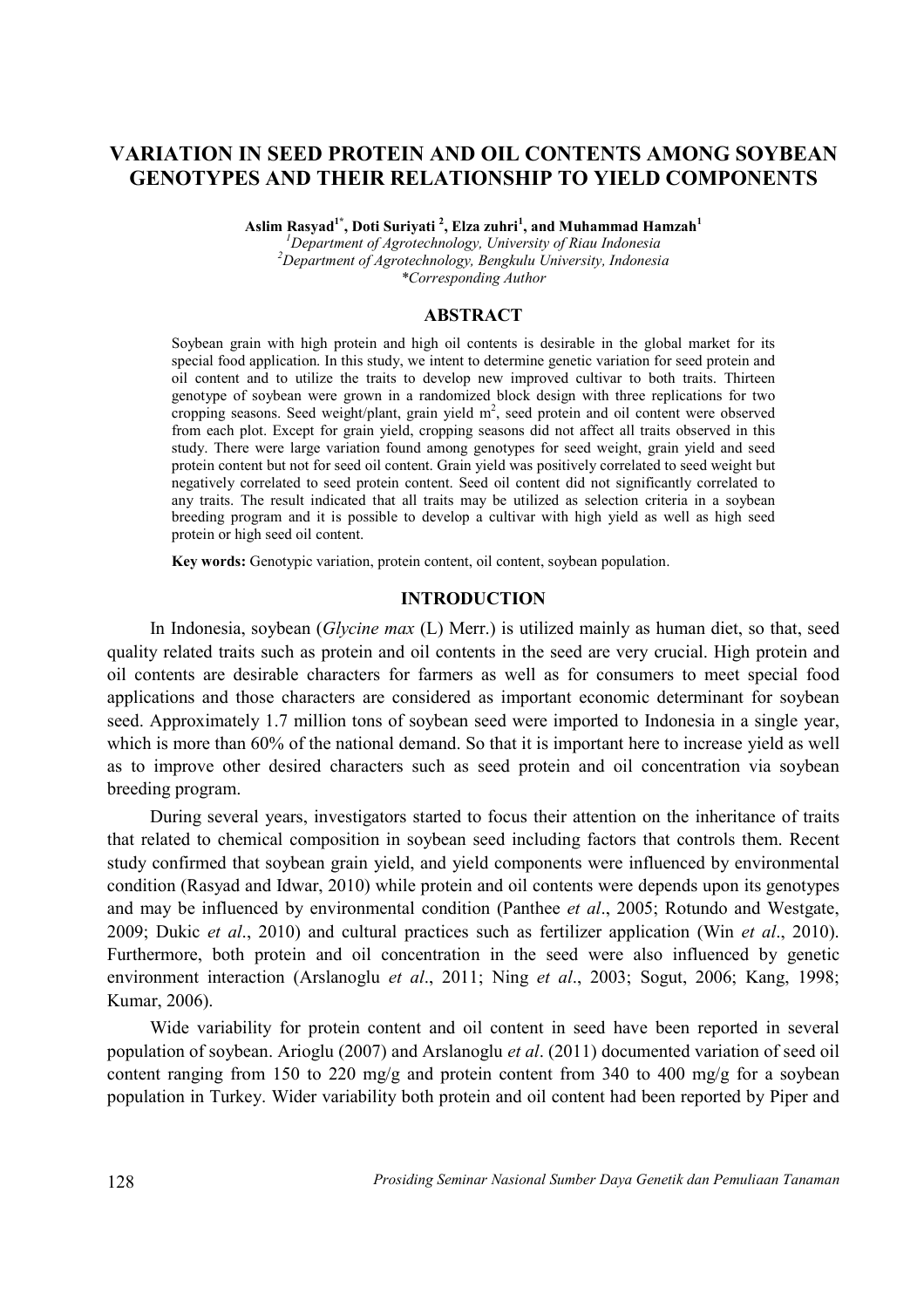Boote (1999) and Vollman *et al*. (2000) in which they found oil content ranging from 120 to 230 and protein from 255 to 589 mg/g. Lately, several studies reported the increasing trend of seed protein content followed by decreasing oil content in soybean seed (Li and Burton, 2002; Piper and Boote, 1999). The result reflects the existence of negative correlation between both traits on soybean as also shown in the area with high temperature by Kane *et al*. (1997) and Gunasekera *et al*. (2006). This results were recently confirmed by Aslanoglu *et al*. (2011) in a broad range of soybean maturity group. The objectives of this study were to determine the components of variation and the inheritance of several seed traits along with phenotypic and genetic correlation among the traits in a soybean population.

#### **MATERIALS AND METHODS**

Field experiments were conducted at the University of Riau Agriculture experiment Station in Pekanbaru, Indonesia during dry season of 2010 and the rainy season of 2011. Material used in the experiments was 12 genotypes consisting of five varieties and seven  $F_{14}$  lines obtained from a cross between Kipas Putih and Malabar. The material represents an adequate sample of genetic variation that exists among soybean population in the area. The cultivars were spaced planted on a plot of 5 m long and 2 m wide on 20 May 2010 and 15 September 2011. Soil type in the experiment station is Inceptisol (fluventic dystrudepts) characterized by low nitrogen and phosphorous contents. Seed of each cultivar were planted with a planting density of 20 cm within a row and 40 cm between rows. Three seed were placed in every hill and keep until 15 days after planting before thinning to a single plant per hill.

Fertilizers in the form of Urea, TSP and KCl at the rate of 25 kg N, 25 kg  $P_2O_5$ , 40 kg K<sub>2</sub>O/ha, respectively were applied at planting date. Design used for both planting seasons was completely randomized block design with three replicates. Seed weight per plant, 100-seed weight, grain yield was obtained at harvest from each plot, then the grain yield was converted into yield  $m^2$ . To obtain crude protein and oil contents, 30 g of seed were sampled from each plot, then dried to a moisture content of 130 mg/g. The seed was ground to a fine powder by using seed grinder then placed in a plastic jar until extraction. Oil was extracted with petroleum ether  $(40-60^{\circ}C)$  in soxhlet apparatus for 12 hours. Resulted solution then was dried with anhydrous sodium sulphate then removed by vacuum distillation at  $30^{\circ}$ C. Oil percentage was determined by calculating the weight differences as described by Welch (1977).

Seed protein was determined by converting nitrogen concentration obtained by a macro-Kjeldahl methods as described by AOAC (1980). Data were analysis by SAS General linear Model procedure for each planting season then combined analyses over two seasons due to homogeneity of the result for every single planting season (SAS User Manual, 2004).

# **RESULTS AND DISCUSSION**

Analysis of variance presented in Table 1 indicated that cropping season did not affect all traits except for grain yield which implied that environment play a minor role for all traits other than grain yield. There were considerable differences among genotypes on all characters. Genotype by environment interaction effect was significant for grain yield and oil content, but not for other traits.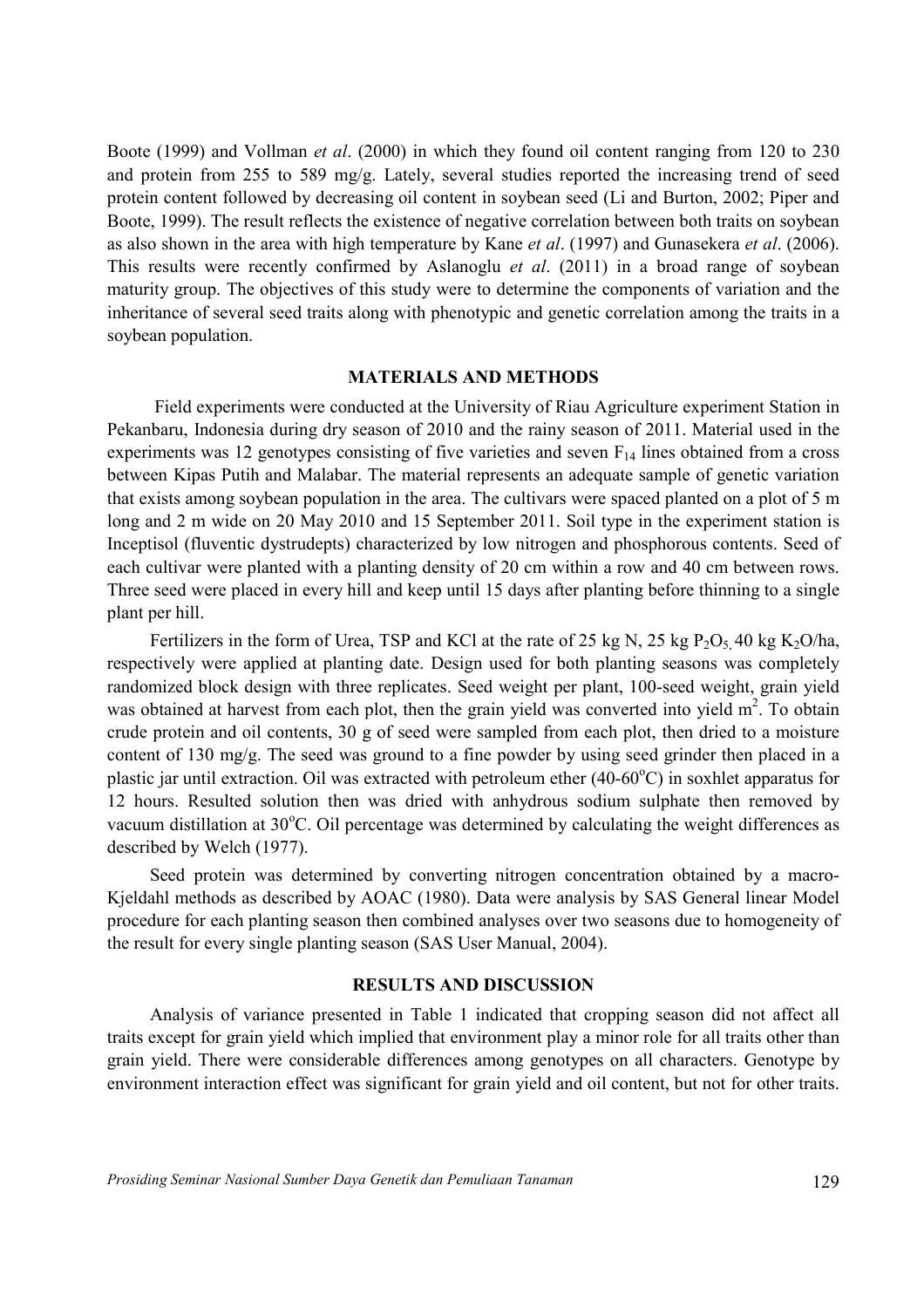Because GE interaction was significant in this study especially for grain yield, farmers need to be cautious in selecting high yielding variety to be grown in this area of production.

Mean of the cultivar average over two cropping seasons was presented in Tabel 2. There were considerable differences among genotypes of all characters except for oil content. Seed dry weight ranged from 15.64 to 27.07 with a mean of 22.77 g/plant. The range of 100-seed weight was from 10.81 to 13.97 g with aa mean of 12.69 g, while the range for seed oil content was from around 15 to 16.4% with a mean of 15.7%. This inferred that variation for both 100-seed weight and seed oil content was relatively small in the population under study. Wide variation was shown for grain yield ranging from 786.24 to 1372  $g/m^2$  and seed protein content ranging from 26% to 45%. Seed protein content of the lines used in this study was comparably higher than that of Malabar, Wilis and Tanggamus.

Estimates of phenotypic and genetic correlation were almost similar in magnitude and presented in Table 3. Positive genetic and phenotypic correlation between weight of 100-seed and grain yield was obtained. Grain yield  $m<sup>2</sup>$  was negatively correlated to seed protein content and positively correlated with the weight of 100-seed. The negative correlation between grain yield and seed protein content was in agreement with previous investigations (Burton, 1985) but did not agree with other study (Yin and Vyn, 2005). Seed oil content was not significantly correlated to seed protein content or any other traits. This finding was in contrast to the result reported by some studies (Maestri et al., 1998).

Broad sense heritability of the traits ranged from low for seed weight per plant to moderately high for seed protein content (Table 4). Heritability is considered to be equal to zero when the value was ≤ its standard error. So that, heritability of only grain yield, seed protein content and weight of 100-seed were significantly different from zero. High heritability of protein content was also documented in several studies (Openshaw and Hadley, 1984; Li and Burton, 2002).

Recent goal of soybean breeding is to obtain varieties having high yielding ability as well as increasing seed oil and protein content. In this study, we found considerable wide variation among genotypes for specific traits which indicated that these characters were potential to improve seed protein content and/or grain yield. It was apparent from this data that negative correlation between grain yield and seed protein content may hindered the breeder to select a variety with both high yielding ability and high seed protein content. When selecting a new variety with high grain yield, a breeder will end up with a genotype having low protein content. Regardless of this negative correlation, however, we are still able to do a joint selection which would end up a genotype with high yielding and high seed protein content. For example, line G19B produced higher grain yield and highest seed protein content (Table 2). Since we did not find significant correlation between seed oil content and both grain yield and seed protein content, it is possible to select a variety with high grain yield and high seed oil content or a variety with high in both seed protein and oil content.

# **ACKNOWLEDGMENT**

Special thank is directed to the Director General of Higher Education, Ministry of Education and Culture Republic of Indonesia and to the Rector of University of Riau for supporting research fund. We would also like to express our appreciation to Ms Yelmida for her assistant in laboratory works.